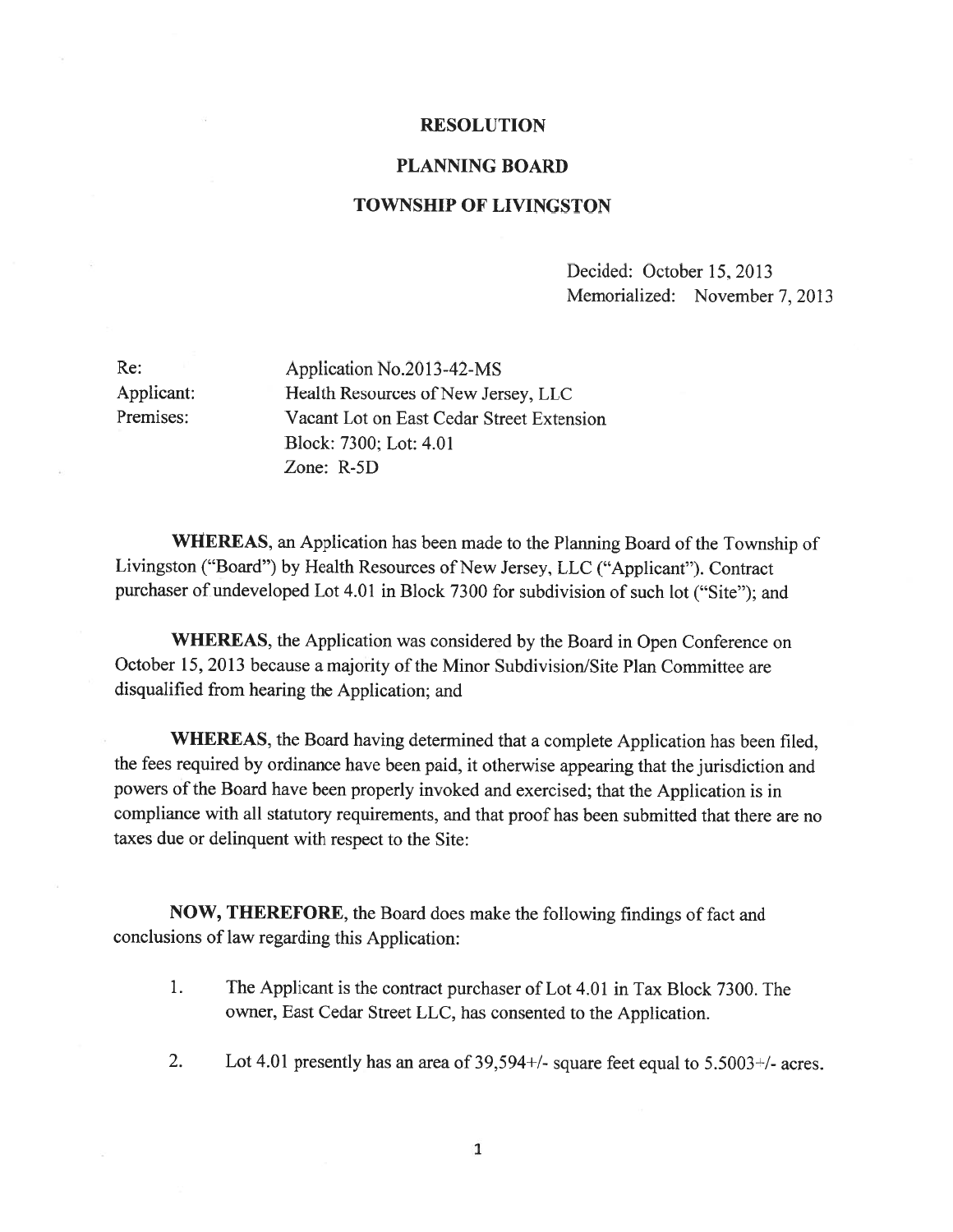- 3. The Applicant has requested minor subdivision to reduce the size of Lot 4.01 by approximately 37,777 square feet or  $0.8573=/-$  acres and to create a new Lot 4.03 of that size as shown on a Minor Subdivision Map with date 08/28/13 signed and sealed by Zdravko Lucin, N.J. Professional Land Surveyor. Both resulting lots would meet the area requirements of the R-5D Residence District.
- 4. The Minor Subdivision Map bears the following note: "THIS MfNOR SUBDIVISION MAP ANNEXES A PORTION OF LOT 4.01 BLOCK 7300 TO LOT 5 BLOCK 7300". However, the Application has <sup>a</sup> Rider that makes it clear that the Applicant seeks only subdivision approval at this time.
- 5. Because Lot 5 is in the HR Hospital Healthcare District, <sup>a</sup> different zone district, such an annexation would place Lot 5 in two different zone districts. Township Code §170-87.EE prohibits creation by any means of <sup>a</sup> lot having area extending beyond <sup>a</sup> single zone district.
- 6. The subdivision proposed meets the requirements of <sup>a</sup> minor subdivision under the Township Code
- 7. The Application for minor subdivision is approved. This approva<sup>l</sup> does not extend to annexation of the new small lot to Lot 5.
- 7. This approva<sup>l</sup> is subject to the Condition that the Minor Subdivision Map be replaced by <sup>a</sup> Minor Subdivision Plat consistent with this Resolution.
- 8. The approval contained in this Resolution shall not be effective until such Plat has been submitted to the Township Engineer and the Board's Secretary for final signatures.

NOW, THEREFORE, for the reasons stated herein and at the Open Conference Meeting by Members of the Planning Board of the Township of Livingston, it is resolved that a minor subdivision is approved to permit the subdivision of Lot 4.01 in Block 7300 to create two Lots the larger to retain the designation Lot. 4.01 and the smaller to be designated as Lot 4.03 in Block 7300.

This is a memorialization of the decision of the Planning Board of the Township of Livingston made in Open Conference Meeting on October 15, <sup>2013</sup> wherein Members Anthony, Leopold, Meade, Santola, Alternate No. <sup>1</sup> Alvarez in <sup>p</sup>lace and stead of Member Klein) and